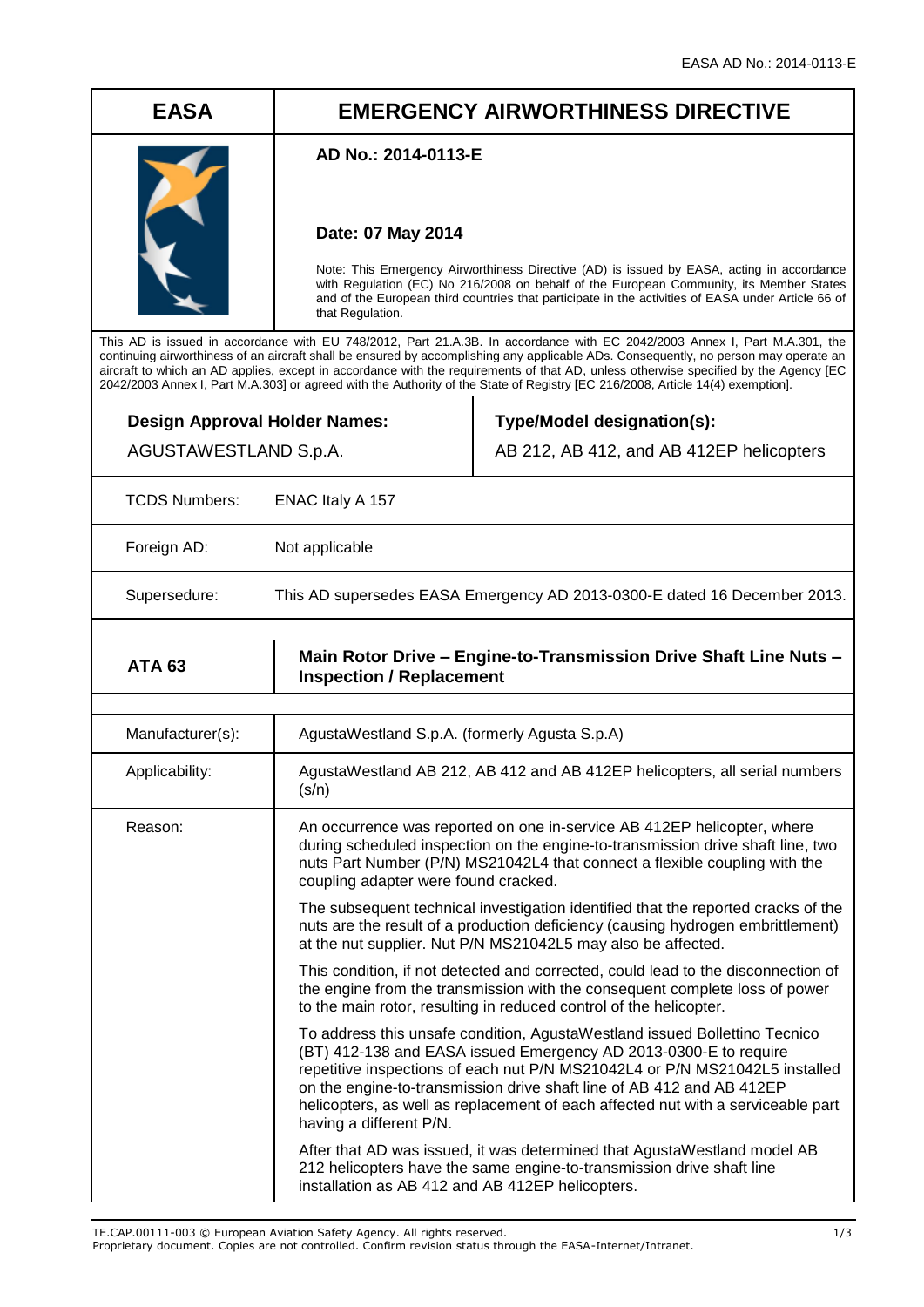|                                                  | For the reasons described above, this AD retains the requirements of EASA<br>Emergency AD 2013-0300-E, which is superseded, and expands the<br>Applicability to AgustaWestland model AB 212 helicopters.                                                                                                                                                                                                                                                                                                                                                                                                                                                                                        |                                                     |                                                                                                                                                      |  |  |
|--------------------------------------------------|-------------------------------------------------------------------------------------------------------------------------------------------------------------------------------------------------------------------------------------------------------------------------------------------------------------------------------------------------------------------------------------------------------------------------------------------------------------------------------------------------------------------------------------------------------------------------------------------------------------------------------------------------------------------------------------------------|-----------------------------------------------------|------------------------------------------------------------------------------------------------------------------------------------------------------|--|--|
| <b>Effective Date:</b>                           | 09 May 2014                                                                                                                                                                                                                                                                                                                                                                                                                                                                                                                                                                                                                                                                                     |                                                     |                                                                                                                                                      |  |  |
| Required Action(s)<br>and Compliance<br>Time(s): | Required as indicated, unless accomplished previously:<br>(1) Within the compliance time defined in Table 1 of this AD, as applicable<br>depending on helicopter model, and, thereafter, at intervals not to exceed<br>25 flight hours (FH), inspect each nut P/N MS21042L5 or P/N MS21042L4,<br>as applicable depending on helicopter model and/or s/n, for cracks in<br>accordance with the instructions of AgustaWestland BT 212-205 or BT<br>412-138, as applicable to helicopter model.                                                                                                                                                                                                    |                                                     |                                                                                                                                                      |  |  |
|                                                  |                                                                                                                                                                                                                                                                                                                                                                                                                                                                                                                                                                                                                                                                                                 |                                                     | Table 1 - Initial Inspection                                                                                                                         |  |  |
|                                                  |                                                                                                                                                                                                                                                                                                                                                                                                                                                                                                                                                                                                                                                                                                 | <b>Helicopter Model</b>                             | <b>Compliance Time</b>                                                                                                                               |  |  |
|                                                  |                                                                                                                                                                                                                                                                                                                                                                                                                                                                                                                                                                                                                                                                                                 | AB 412 and AB 412EP                                 | Within 10 FH after 18 December 2013 [the<br>effective date of EASA AD 2013-0300-E]                                                                   |  |  |
|                                                  |                                                                                                                                                                                                                                                                                                                                                                                                                                                                                                                                                                                                                                                                                                 | AB 212                                              | Within 10 FH after the effective date of this<br>AD.                                                                                                 |  |  |
|                                                  | (2) If, during any inspection as required by paragraph (1) of this AD, a nut is<br>found cracked, before next flight, replace each nut with a serviceable part<br>having a different P/N in accordance with the instructions of<br>AgustaWestland BT 212-205 or BT 412-138, as applicable to helicopter<br>model.<br>Unless each nut P/N MS21042L4 or P/N MS21042L5 was replaced with a<br>(3)<br>serviceable nut as required by paragraph (2) of this AD, within the<br>compliance time defined in Table 2 of this AD, replace each nut P/N<br>MS21042L4 or P/N MS21042L5 with a serviceable nut having a different<br>P/N in accordance with the instructions of AgustaWestland BT 212-205 or |                                                     |                                                                                                                                                      |  |  |
|                                                  |                                                                                                                                                                                                                                                                                                                                                                                                                                                                                                                                                                                                                                                                                                 | BT 412-138, as applicable to helicopter model.      |                                                                                                                                                      |  |  |
|                                                  |                                                                                                                                                                                                                                                                                                                                                                                                                                                                                                                                                                                                                                                                                                 | Table 2 - Nut Replacement                           |                                                                                                                                                      |  |  |
|                                                  |                                                                                                                                                                                                                                                                                                                                                                                                                                                                                                                                                                                                                                                                                                 | <b>Helicopter Model</b>                             | <b>Compliance Time</b>                                                                                                                               |  |  |
|                                                  |                                                                                                                                                                                                                                                                                                                                                                                                                                                                                                                                                                                                                                                                                                 | AB 412 and AB 412EP                                 | Within 3 months after 18 December 2013<br>[the effective date of EASA AD 2013-<br>0300-E1                                                            |  |  |
|                                                  |                                                                                                                                                                                                                                                                                                                                                                                                                                                                                                                                                                                                                                                                                                 | AB 212                                              | Within 3 months after the effective date of<br>this AD                                                                                               |  |  |
|                                                  | (4)                                                                                                                                                                                                                                                                                                                                                                                                                                                                                                                                                                                                                                                                                             | inspections required by paragraph (1) of this AD.   | Replacement of each affected nut as required by paragraph (2) or (3) of<br>this AD, as applicable, constitutes terminating action for the repetitive |  |  |
|                                                  | (5)                                                                                                                                                                                                                                                                                                                                                                                                                                                                                                                                                                                                                                                                                             | paragraph (5.1) or (5.2) of this AD, as applicable. | Do not install a nut having a P/N MS21042L5 or P/N MS21042L4 on an<br>engine-to-transmission drive shaft line on a helicopter as required by         |  |  |
|                                                  |                                                                                                                                                                                                                                                                                                                                                                                                                                                                                                                                                                                                                                                                                                 |                                                     | (5.1) For AB 412 and AB 412EP helicopters: From 18 December 2013<br>[the effective date of EASA AD 2013-0300-E].                                     |  |  |
|                                                  |                                                                                                                                                                                                                                                                                                                                                                                                                                                                                                                                                                                                                                                                                                 |                                                     | (5.2) For AB 212 helicopters: From the effective date of this AD.                                                                                    |  |  |